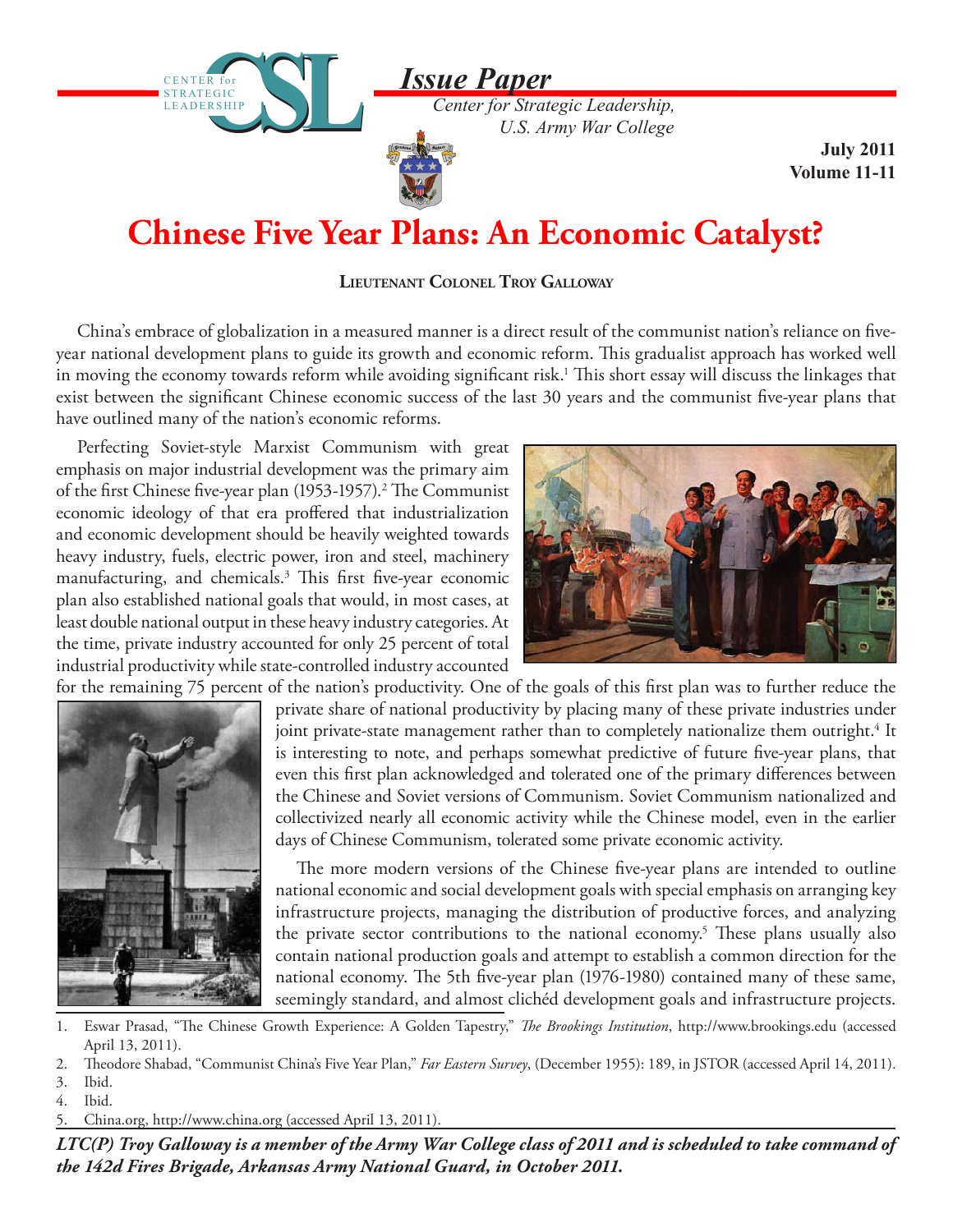

**Deng Xiapong**

In somewhat different fashion, the 5th five-year plan was created as part of the tenyear national economic development plan (1976-1985). Two key differences for the 5th five-year plan are Deng Xiaoping's introduction of China's one child policy and the introduction of market reforms that initiated a gradual movement away from the Soviet-style command economy.6 Movement towards quasi-private ownership of more light industry and de-collectivization of much of the agricultural sector were key reform initiatives. These initial market reforms led to greater than expected levels of growth, particularly in agricultural productivity. Beginning with the 5th five-year plan and with every subsequent five-year plan, central economic planning focused more on administrative and legal frameworks to guide economic reform.

Maoist China already functioned under a more decentralized economic system than did the Soviet-bloc nations of Eastern Europe.7 This familiarization with some aspects of freer markets certainly aided the reform agenda of the post-Mao era and hastened some of the productivity gains realized so early on in the reformed markets. Additionally, with the economic reforms introduced in the 5th five-year plan, a

greater level of accountability was levied upon local leaders who were more accountable for local economic outcomes. Under the Maoist centralized economy it was all too easy for leaders at all levels to blame failures on the central government.8 Economic and fiscal decentralization empowered local governments and local leaders. At the same time, these local governments and leaders were provided a roadmap in the form of a national five-year economic plan to help guide decision making. It is a system that begins to work well for the Chinese economy. The decentralization of economic decision making proves to be one of the most effective means to stimulate economic growth in the reform era.9 These reforms will ultimately prove to be watershed events in the gradual opening of the Chinese economy.

In the interim period between China's adoption of economic reforms contained in the 5th five-year plan and China's recent adoption of the 12th five-year plan (2011-2015), the nation has tended to follow its plans. The 9th five-year plan (1996-2000) ushered in historic ownership transition from an era of state-owned enterprise and the corporatization of China's increasingly market driven economy. Because of political, ideological, and economic reasons, privatization was long held as taboo. In reality a *de facto* privatization has been underway since the mid-1980's.<sup>10</sup> This form of privatization provides a framework through which assets are transferred from the state into the private sector and reflects the somewhat cautious and gradualist approach preferred by the communist party leadership.<sup>11</sup> The transition to a more market driven economy, with an increasing percentage of assets in private ownership and shares of these companies more frequently publicly traded, is evidenced in the growth of the stock market. In 1992 the market attracted only 2.2 million investors. By 2002 the number of stock market investors had grown to nearly 70 million.<sup>12</sup>

Chinese economic reform and trade liberalization, however metered and however gradual the pace, are necessary to placate a growing population that increasingly desires the trappings typically associated with a western style quality of life. Stability is China's ultimate goal. This includes economic stability, political stability, and social stability, which are all increasingly interdependent. This interdependence and desire for stability is reflected in the 12th five-year plan that was approved by China's National People's Congress earlier this year.

Like several of the predecessor plans, the 12th five-year plan proposes sea change of sorts in Chinese economic policy. The 5th five-year plan introduced economic reform and opening up of the communist economic system. The 9th five-year plan ushered in greater levels of private ownership and expanded corporate enterprises. The 12th fiveyear plan suggests a shift in the economic growth structure from the powerful export and investment led economy

<sup>6.</sup> Lauren Mack, "Chinese History: Fifth Five Year Plan (1976-1980)," *About.com*, http://chineseculture.about.com

<sup>7.</sup> Gang Guo, "Retrospective Economic Accountability under Authoritarianism," *Political Research Quarterly* 60, no. 3 (Fall 2007): 380, in JSTOR (accessed April 14, 2011).

<sup>8.</sup> Ibid.

<sup>9.</sup> Ibid.

<sup>10.</sup> Shu Y. Ma, "China's Privatization: From Gradualism to Shock Therapy?," *Asian Survey* 48, no. 2 (March/April 2008): 199, in JSTOR (accessed April 14, 2011).

<sup>11.</sup> Ibid.

<sup>12.</sup> Ibid.